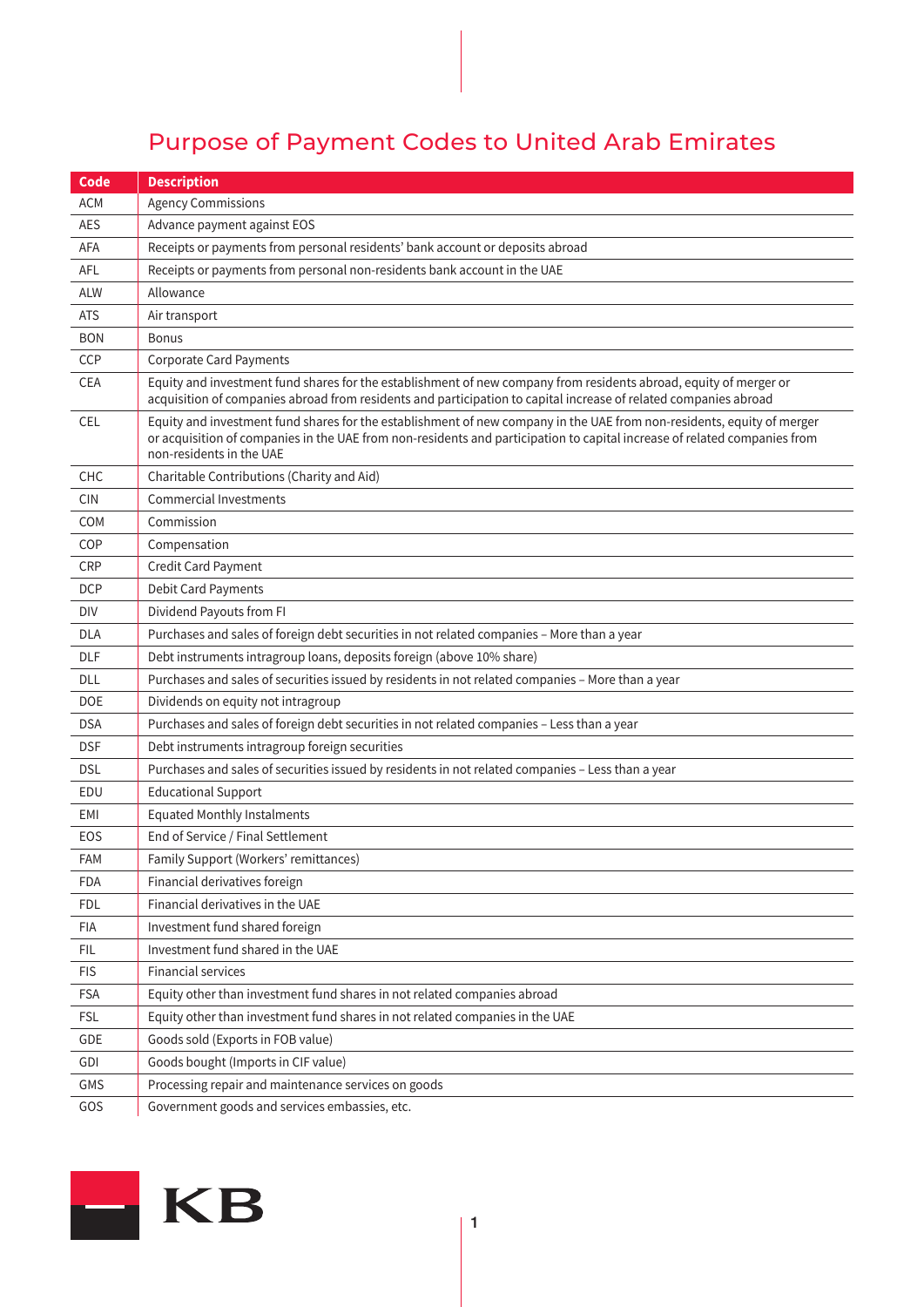## Purpose of Payment Codes to United Arab Emirates

| Code       | <b>Description</b>                                                                |
|------------|-----------------------------------------------------------------------------------|
| <b>GRI</b> | Government related income taxes, tariffs, capital transfers, etc.                 |
| <b>IFS</b> | Information services                                                              |
| <b>IGD</b> | Dividends intragroup                                                              |
| <b>IGT</b> | <b>INTER GROUP TRANSFER</b>                                                       |
| <b>IID</b> | Interest on debt intragroup                                                       |
| <b>INS</b> | Insurance services                                                                |
| <b>IOD</b> | Income on deposits                                                                |
| <b>IPC</b> | Charges for the use of intellectual property royalties                            |
| <b>IPO</b> | <b>IPO Subscriptions</b>                                                          |
| <b>IRP</b> | <b>INTEREST RATE SWAP PAYMENTS</b>                                                |
| <b>IRW</b> | <b>INTERST RATE UNWIND PAYMENTS</b>                                               |
| <b>ISH</b> | Income on investment funds shares                                                 |
| <b>ISL</b> | Interest on securities more than a year                                           |
| <b>ISS</b> | Interest on securities less than a year                                           |
| <b>ITS</b> | Computer services                                                                 |
| LAS        | Leave Salary                                                                      |
| LDL        | Debt instruments intragroup loans, deposits in the UAE (above 10% shares)         |
| <b>LDS</b> | Debt instruments intragroup securities in the UAE                                 |
| <b>LEA</b> | Leasing abroad                                                                    |
| LEL        | Leasing in the UAE                                                                |
| <b>LIP</b> | Loan Interest Payments                                                            |
| <b>LLA</b> | Loans - Drawings or Repayments on loans extended to nonresidents - Long-term      |
| LLL        | Loans - Drawings or Repayments on foreign loans extended to residents - Long-term |
| <b>LNC</b> | Loan Charges                                                                      |
| LND        | Loan Disbursements from FI                                                        |
| <b>MCR</b> | Monetary Claim Reimbursements                                                     |
| <b>MWI</b> | MOBILE WALLET CARD CASH-IN                                                        |
| <b>MWO</b> | MOBILE WALLET CARD CASH-OUT                                                       |
| <b>MWP</b> | MOBILE WALLET CARD PAYMENTS                                                       |
| <b>OAT</b> | OWN ACCOUNT TRNSFER                                                               |
| <b>OTS</b> | Other modes of transport (INCLUDING Postal and courier services)                  |
| <b>OVT</b> | Overtime                                                                          |
| PEN        | Pension                                                                           |
| PIN        | Personal Investments                                                              |
| PIP        | Profits on Islamic products                                                       |
| <b>PMS</b> | Professional and management consulting services                                   |
| POR        | Refunds / Reversals on IPO subscriptions                                          |
| POS        | POS Merchant Settlement                                                           |
| PPA        | Purchase of real estate abroad from residents                                     |
| PPL        | Purchase of real estate in the UAE from non-residents                             |
| <b>PRP</b> | PROFIT RATE SWAP PAYMENTS                                                         |